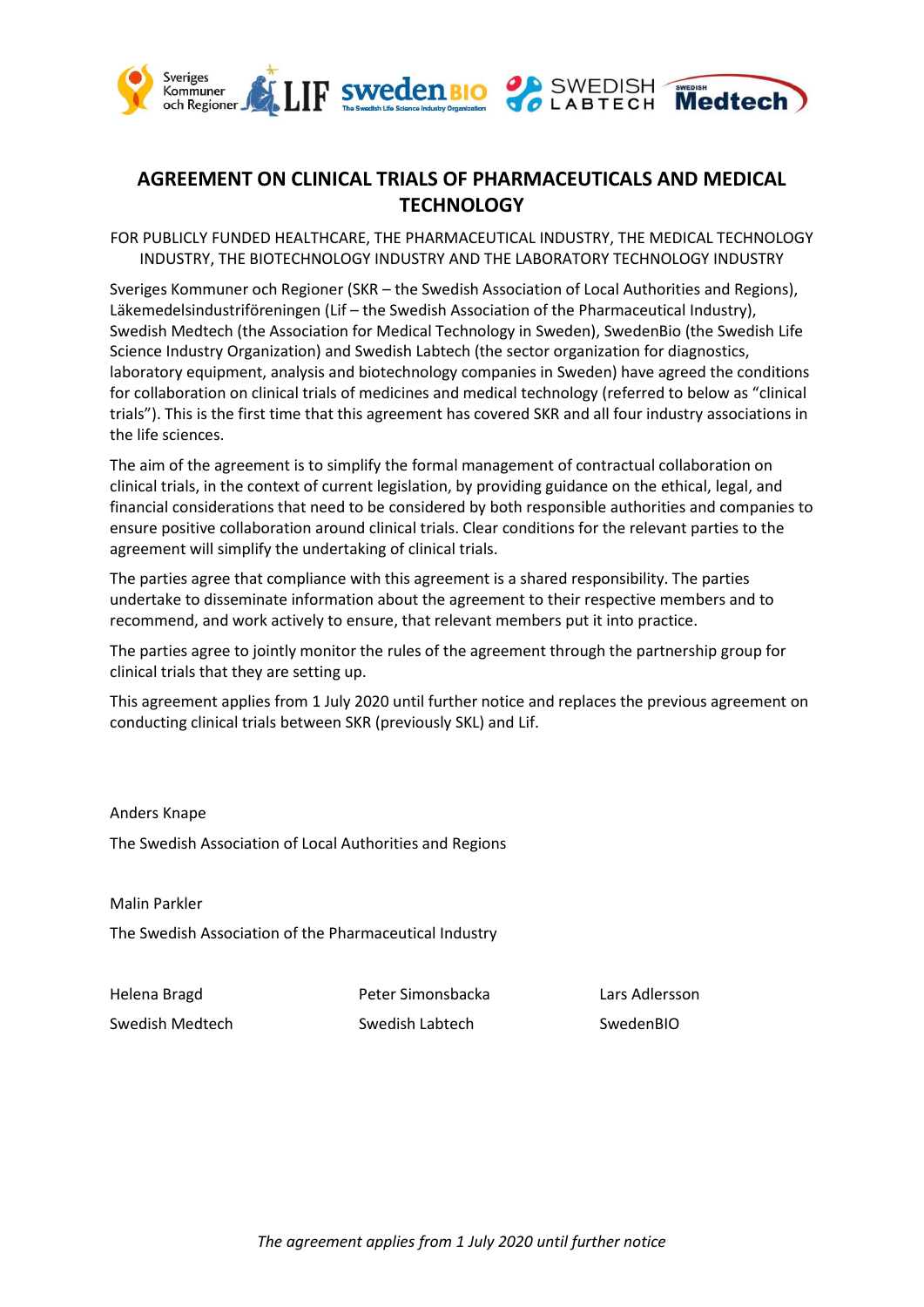

# 1. Collaboration on industry-initiated clinical trials

### **An essential factor in the life sciences strategy objective for more industry-initiated clinical trials**

In Sweden there has long been valuable collaboration between academia, healthcare, and industry. This collaboration will help to develop healthcare, dental care, and social care with the aim of providing patients with treatment and care that are effective, evidence-based, and safe.

The life sciences are a knowledge-intensive sector that is very important for Sweden, as the Government's strategic investment in the life sciences field demonstrates. The effective development of new treatments, methods and products requires close, trusting collaboration between the actors. There is considerable potential for improved collaboration, which the partners are keen to support through this renewed agreement on clinical trials. In addition to the parties to the previous agreement – SKR and the pharmaceutical industry – this agreement also involves the medical technology, biotechnology, and laboratory technology industries.

Clinical trials represent research that is closely linked to actual healthcare practice and are essential for the development of new pharmaceuticals, diagnostics and medical technology products that contribute to the continuous development of healthcare and improved treatment outcomes.

The agreement complements the legislation and ethical guidelines that underpin the conducting of clinical trials. It highlights the guidelines that the parties have agreed should be observed by both the health care sector and industry when conducting clinical trials.

Clinical trials generate values that go beyond the contracted work on documenting new products. Collaboration through clinical trials provides expertise and experience for both the healthcare sector and industry that lead to innovations that benefit patients. The parties agree that these values are of benefit to Sweden as a whole and that a broader-based collaboration should be encouraged as intended by the life sciences strategy.

There is considerable global competition. By distinguishing ourselves with our responsible approach and a positive climate for collaboration, Sweden can continue to be an attractive country in which to locate industry-initiated and industry-sponsored clinical trials. The parties recognize that there is a need for us to work together more to develop the conditions and incentives needed to encourage clinical trials in Sweden. They therefore seek to develop the consultative body brought into being by the previous agreement into a partnership group for clinical trials, which will work actively to facilitate an increase in the trials being conducted in Sweden.

Clarity, transparency, and monitoring develop trust. Through the clinical trials partnership group, the parties will seek to monitor on an ongoing basis how the agreement is being complied with, how the conditions for conducting clinical trials are being developed and how each party is addressing the obstacles and challenges that currently need to be overcome if Sweden is to become a frontrunner in the field, continuing to host high-quality, responsible clinical trials.

# 2. General assumptions

Healthcare is in a constant state of change, at the same time as the demand for safer and more effective diagnostics and treatments is increasing. Care is moving closer to where the patients are, which means that it will increasingly be provided as primary care, in the home or remotely. Healthcare is also undergoing rapid digitalization. New ways of dealing with and treating patients are being developed.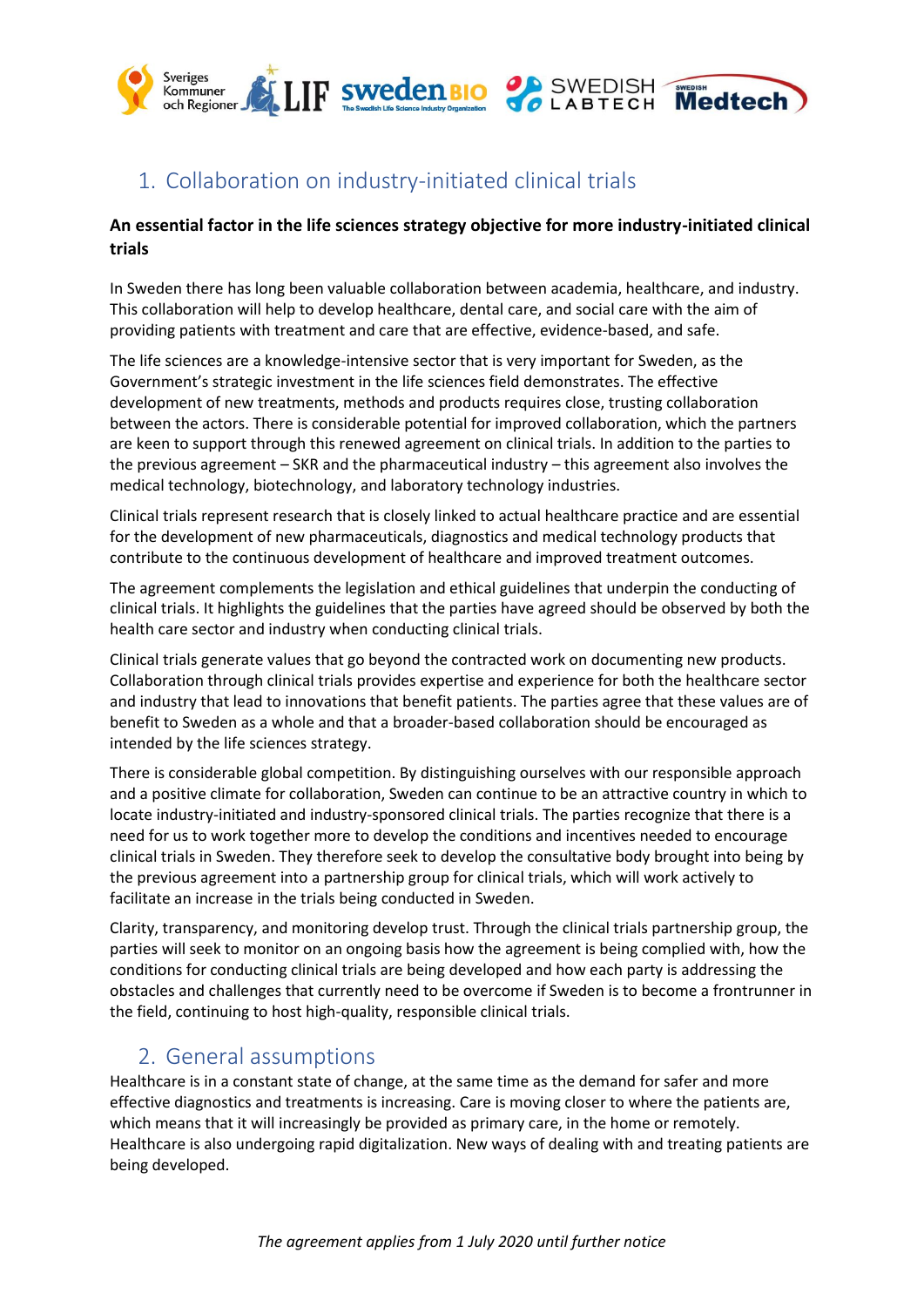

Pharmaceuticals and medical, bio and laboratory technologies are also increasingly being integrated, for example, through the development of new diagnostic methods, software and apps that can support medical treatment. New types of treatment – for example precision medicine, which is more specialized, personalized and focuses on small groups of patients – require new types of clinical trials. New legislation at the European and national levels mean new requirements are being placed on both authorities and industry. New knowledge, increased collaboration and the sharing of experience will enable the new needs to be met.

Together with the experiences from the previous agreement, these changes in external circumstances, the work of Kliniska Studier Sverige (Clinical Studies Sweden) and the regional research nodes and the recognized need to simplify the conducting of clinical trials in Sweden form the starting point for the revision of the earlier agreement.

In the Government's life sciences strategy, collaborative structures have been identified as one of eight priority areas for development. Through this agreement, the parties will be helping to enhance national collaboration on clinical trials.

This is the first time that this agreement has covered SKR and all four industry associations in the life sciences.

# 3. Purpose and objectives

Through this agreement, the parties wish to encourage a shared responsibility to fulfil the main objective of clinical trials – to develop new knowledge, new treatment methods and/or new products and services that benefit patients.

The aim is to develop a consistent approach. Operating within the framework of existing legislation, the agreement will simplify the formal management of contractual collaboration on clinical trials. The agreement will provide guidance on the ethical, legal and financial considerations that need to be taken into account by both responsible healthcare authorities and the industry to ensure positive collaboration around clinical trials. The agreement will also help to clarify how the *Överenskommelse om samverkansregler* (Agreement on collaboration regulations*)* 1 is to be applied in clinical trials.

The aim is to work towards more clinical trials in Sweden in line with the Government's life sciences strategy. The parties seek, therefore, to:

- create clarity for the relevant parties to the agreement and thus simplify the planning, contracting and conducting of clinical trials
- create transparency for the general public, patients and the healthcare sector
- develop forms of collaboration to meet the challenges that need to be addressed

# 4. Scope of the agreement

In order for new pharmaceuticals, diagnostics and medical technology to be developed, there must be opportunities within healthcare to conduct clinical trials. Clinical trials can be initiated by companies (industry-initiated) or by the healthcare sector (researcher-initiated). Researcher-initiated trials can be sponsored by industry and/or funded through research funds. This agreement covers clinical trials. However, the principles it contains should also be applied to non-interventional (observational) studies.

All staff and managers in the healthcare sector and in the industry, and the consultants engaged by

<sup>1</sup> Agreement on Collaboration Regulations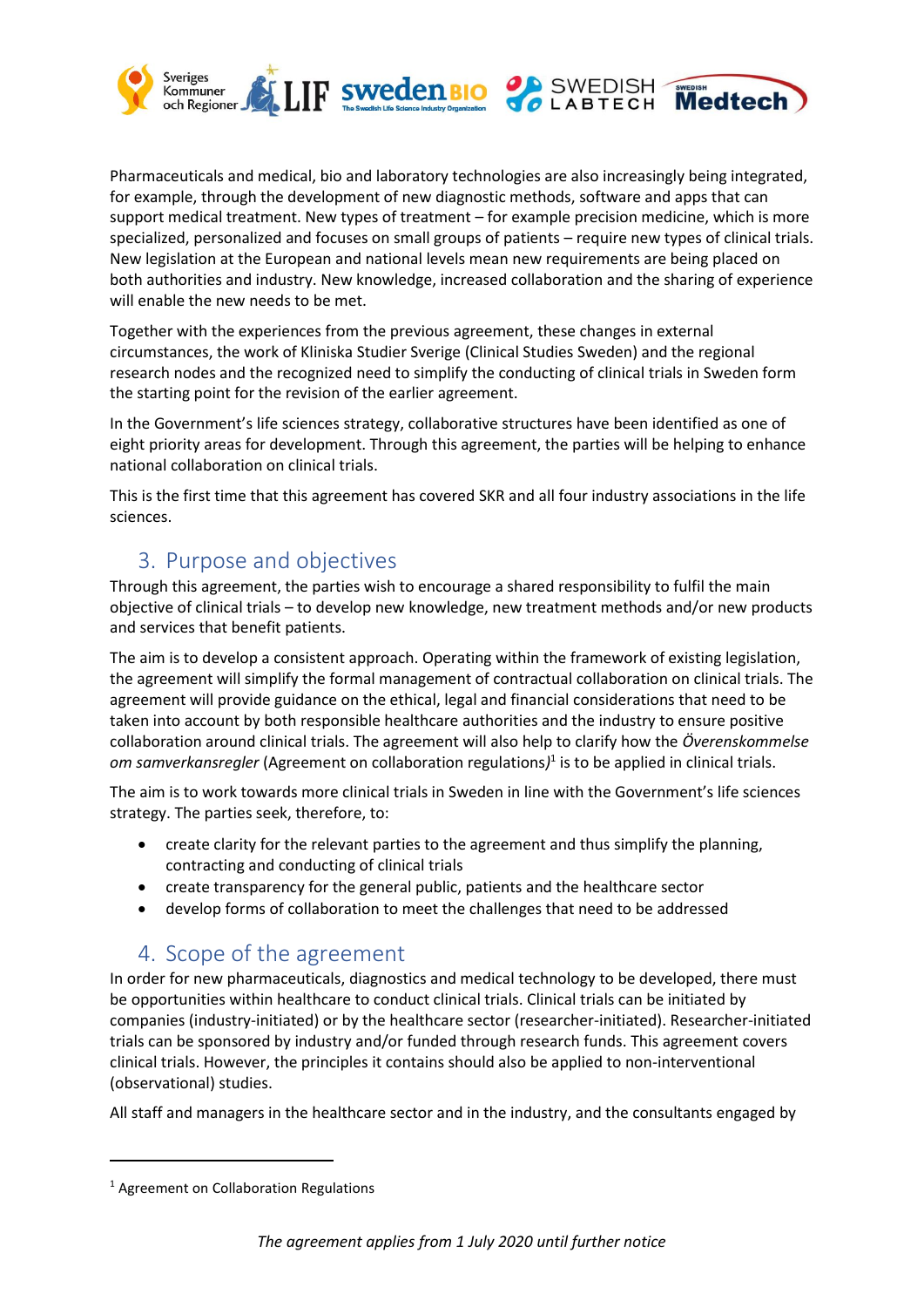

companies, are covered by this agreement.

Irrespective of whether or not companies belong to a trade body, the healthcare sector will apply what has been agreed to all companies in the pharmaceutical, medical technology, biotechnology and laboratory technology sectors.

Irrespective of whether or not healthcare is publicly or privately funded, members of the Swedish Association of the Pharmaceutical Industry, Swedish Medtech, SwedenBIO and Swedish Labtech, and any consultants they engage, will apply what has been agreed when clinical trials are conducted in Sweden.

# 5. For clinical trials, the following applies

Under the terms of this agreement, clinical trials will conform with the fundamental principles in the Agreement on Collaboration Regulations<sup>2</sup> and will be undertaken with respect for the parties' obligations and use of the parties' expertise and experience.

In addition to what is covered by this agreement and current legislation, staff and managers in the healthcare sector and the industry must comply with the rules on travel, hospitality and secondary occupations in the Agreement on Collaboration Regulations and other policies and work codes/codes of conduct that individual employers have put in place in their own organizations.

Assessment of enquiries about clinical trials from industry or the healthcare sector must be objective and impartial, and the enquiry must be dealt with promptly.

### 5.1. Public access and confidentiality

Most regional council documents are to be considered public records under the Swedish Public Access to Information and Secrecy Act and may be disclosed if they are not deemed confidential.

Under the Act, data that is necessary to enable the responsible authority to make a decision on providing resources for a clinical trial and for monitoring and checking the trial while it is being conducted is deemed confidential. The parties to the agreement agree that this data can be shared internally within the region to enable the clinical trial to be conducted. A confidentiality assessment must always be undertaken in relation to external parties.

### 5.2. Contracts

A contract governing implementation and remuneration will be drawn up between the company and the responsible healthcare authority before each clinical trial. Contracts cannot be made solely between companies and healthcare employees. The conducting of clinical trials and associated contracts is subject to Swedish law and Swedish regulatory control.

Contracts must comply with the Declaration of Helsinki in respect of the patient's treatment after the clinical trial has ended.

The contractual parties have joint responsibility for regularly checking that the clinical trial is proceeding according to contract.

If a clinical trial is discontinued, significantly changed, or ended, the other party/ies to the contract must be notified immediately, and details must be recorded in a supplementary contract if necessary.

<sup>&</sup>lt;sup>2</sup>SwedenBIO has not subscribed to the Collaboration Regulations and is not covered by the Agreement on Collaboration Regulations.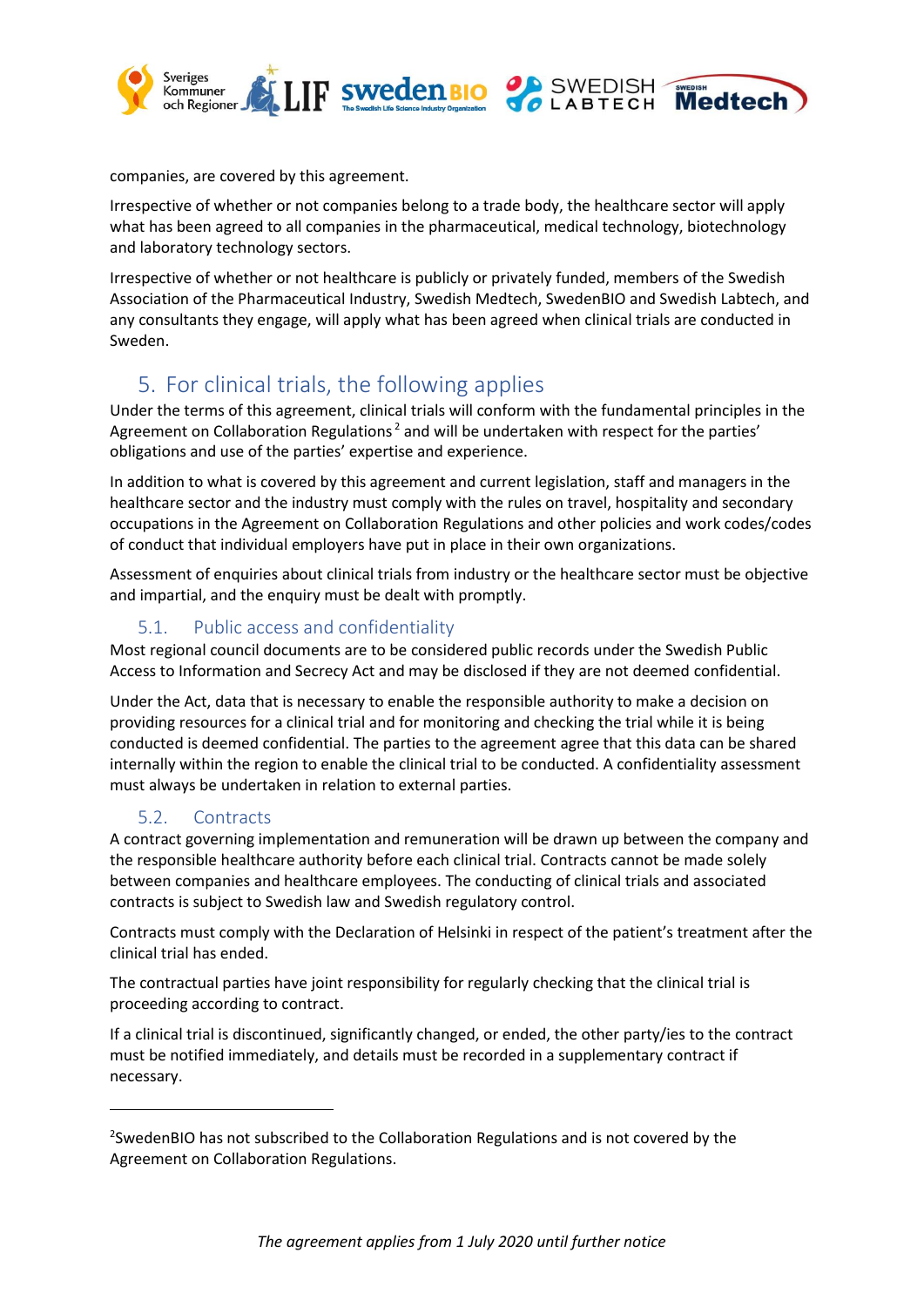

### 5.3. Financial remuneration

The financial remuneration relating to the agreed contract must be used to cover any additional expenses incurred by the responsible healthcare authority for conducting the clinical trial. The remuneration must correspond to the costs of the services and utilities provided by the organization concerned and must be based on the cost price. The self-cost principle includes salaries, interest, and depreciation/amortization. In addition to remuneration for the contracted service, there may be additional charges in relation to assuring the running of the clinical trial, contracting and overheads. All expenses must be accounted for in a transparent manner.

The financial remuneration must be utilized in accordance with the Agreement on Collaboration Regulations.

Companies may reimburse researchers for expenses related to their involvement in the clinical trial. Payments must be made by the responsible healthcare authority or a third party.

#### 5.4. Insurance

For researcher-initiated clinical trials, it is the care provider's responsibility to ensure the trial is covered by insurance in accordance with the Swedish Patient Injury Act.

For industry-initiated clinical pharmaceutical trials, the pharmaceutical company is responsible for ensuring that the clinical trial is covered by Swedish Pharmaceutical Insurance or has equivalent insurance cover.

For industry-initiated clinical trials of medical and laboratory technology products, the company is responsible for ensuring that the necessary insurance cover is in place.

### 5.5. Resources

In order to conduct clinical trials effectively, it is very important that both the responsible healthcare authority and the company ensure that the necessary resources and skills can be provided throughout the procedure and that the other party is notified of any changes.

### 5.6. Transparency

Pharmaceutical companies are required to report details of both ongoing clinical trials and the results of completed clinical trials to a publicly accessible database.

Medical technology companies should report details of both ongoing clinical trials and the results of completed clinical trials to a publicly accessible database. For clinical trials conducted with the permission of the Swedish Medical Products Agency, the final report must be available on request.

For researcher-initiated clinical trials, the responsible healthcare authority is required to report details of both ongoing clinical trials and the results of completed clinical trials to a publicly accessible database.

The responsible healthcare authority and company are responsible for maintaining an overview of ongoing and completed clinical trials within their own organizations.

Either contractual party must inform the other party of the results of any clinical trial that affects the activity of the other party.

# 6. Partnership group for clinical trials

The previous agreement has incorporated a consultative body whose purpose has been to enable the parties to continuously monitor the agreement and to work up proposals for revision as needed. The parties agree to develop this consultative body into a national partnership group that will involve direct dialogue between the parties acting as representatives of the healthcare sector and industry,